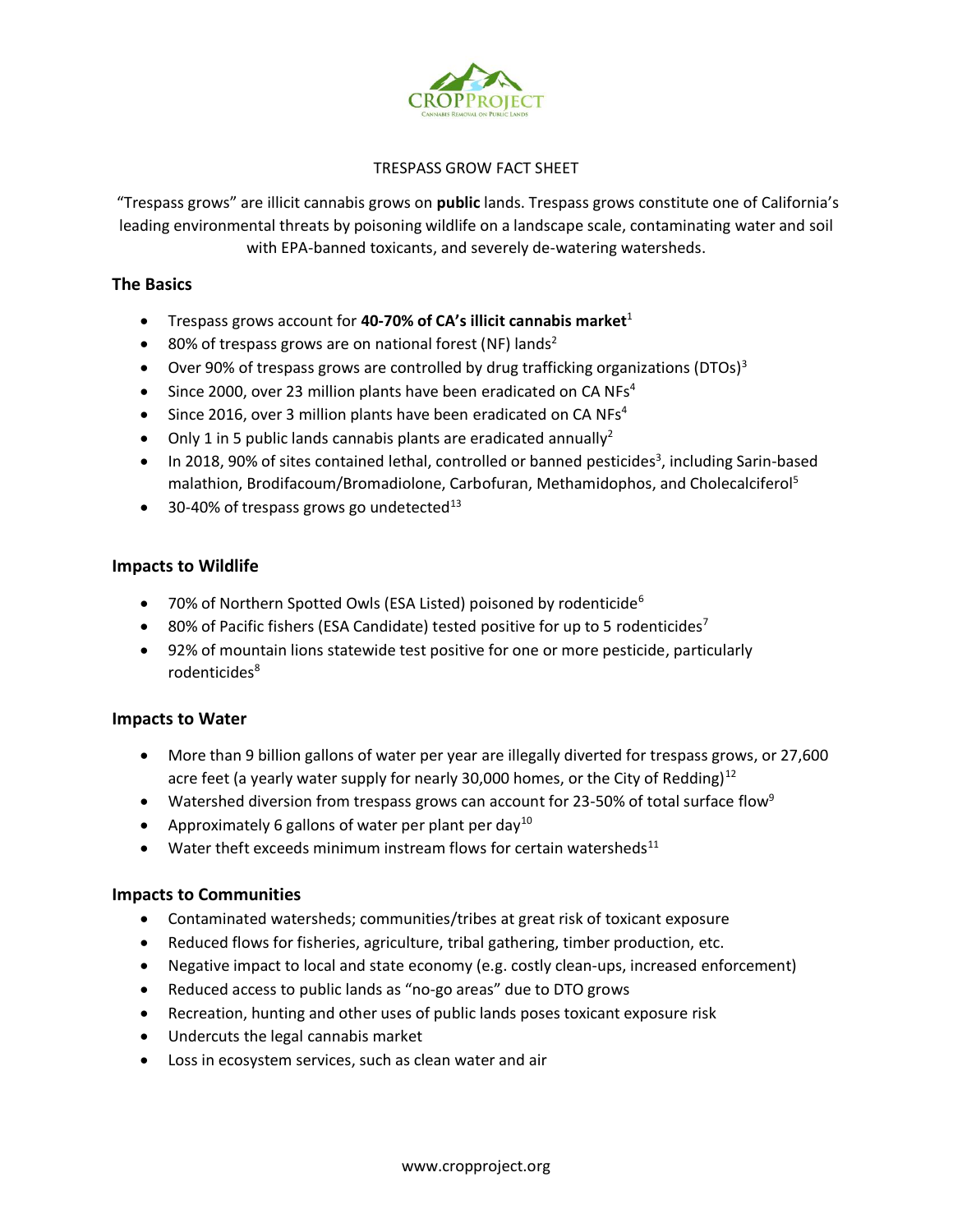

References:

<sup>1</sup>Estimates from ONDCP, HITDA, Don Hoang (Forest Service Special Agent in Charge of the Pacific SW Region), Dr. Mourad Gabriel (Co-Director at the Integral Ecology Research Center), Tommy Lannier (Director of the National Marijuana Initiative)

<sup>2</sup>Ferrell, David L. 2016. Issue: Marijuana Cultivation on National Forest System and other public lands, environmental effects, and cooperative activities. US Forest Service Report to Congress. Washington, D.C., USA.

3 Law enforcement statistics based on eradications

4 Hoang, Don. 2019. Illegal Marijuana Production and Environmental Impact to National Forest System Lands. US Forest Service Publication 5300, Washington, D.C., USA.

<sup>5</sup>Integral Ecology Research Center trespass grow test results and first-hand reclamations

<sup>6</sup>Gabriel, M. W., L. V. Diller, J. P. Dumbacher, G. M. Wengert, J. M. Higley, R. H. Poppenga, and S. Mendia. 2018. Exposure to rodenticides in Northern Spotted and Barred Owls on remote forest lands in northwestern California: evidence of food web contamination. *Avian Conservation and Ecology* 13(1):2.

<sup>7</sup>M.W. Gabriel, L.W. Woods, R. Poppenga, R.A. Sweitzer, C. Thompson, S.M. Matthews, J.M. Higley, S.M. Keller, K. Purcell, R.H. Barrett, G.M. Wengert, B.N. Sacks, D.L. Clifford, (2012). Anticoagulant rodenticides on our public and community lands: Spatial distribution of exposure and poisoning of a rare forest carnivore. PLoS ONE. 2012 Jul 13;7(7):e40163.

<sup>8</sup>California Department of Pesticide Regulation. 2018. An Investigation of anticoagulant rodenticide data submitted to the Department of Pesticide Regulation. California Department of Pesticide Regulation, Sacramento, CA, USA.

<sup>9</sup>Bauer, S., J. Olson, A. Cockrill, M. van Hattem, L. Miller, M. Tauzer, G. Leppig. 2015. Impacts of Surface Water Diversions for Marijuana Cultivation on Aquatic Habitat in Four Northwestern California Watersheds. PLOS ONE 10(9): e0137935.

<sup>10</sup>Hendron, J. 2017. Illegal Marijuana Sites: A stain on Public Lands. US Fish & Wildlife Service newsroom. <https://www.fws.gov/cno/newsroom/featured/2017 /illegal\_marijuana\_sites>. Accessed 24 May 2019.

<sup>11</sup>California Council of Land Trusts. 2017. Environmental Impacts of Illegal Marijuana Cultivation. Conservation Frontiers (6.1):1-4.